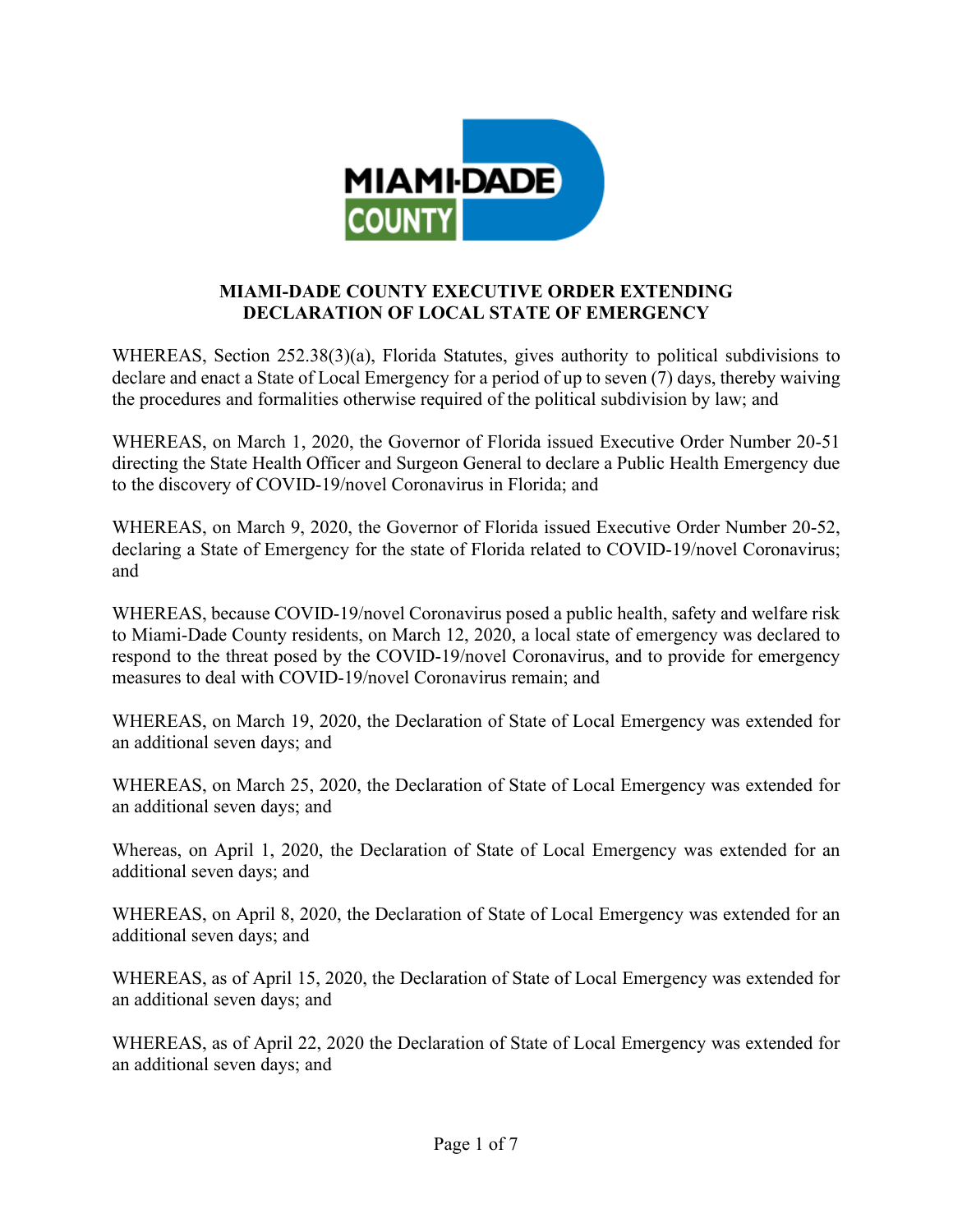WHEREAS, as of April 29, 2020 the Declaration of State of Local Emergency was extended for an additional seven days; and

WHEREAS, as of May 6, 2020 the Declaration of State of Local Emergency was extended for an additional seven days; and

WHEREAS, on May 8, 2020, the Governor of Florida issued Executive Order Number 20-114, extending the State of Emergency for the state of Florida related to COVID-19/novel Coronavirus for an additional sixty days; and

WHEREAS, as of May 13, 2020 the Declaration of State of Local Emergency was extended for an additional seven days; and

WHEREAS, as of May 20, 2020 the Declaration of State of Local Emergency was extended for an additional seven days; and

WHEREAS, as of May 27, 2020 the Declaration of State of Local Emergency was extended for an additional seven days; and

WHEREAS, as of June 3, 2020 the Declaration of State of Local Emergency was extended for an additional seven days; and

WHEREAS, as of June 10, 2020 the Declaration of State of Local Emergency was extended for an additional seven days; and

WHEREAS, as of June 17, 2020 the Declaration of State of Local Emergency was extended for an additional seven days; and

WHEREAS, as of June 24, 2020 the Declaration of State of Local Emergency was extended for an additional seven days; and

WHEREAS, as of July 1, 2020 the Declaration of State of Local Emergency was extended for an additional seven days; and

WHEREAS, as of July 8, 2020 the Declaration of State of Local Emergency was extended for an additional seven days; and

WHEREAS, as of July 15, 2020 the Declaration of State of Local Emergency was extended for an additional seven days; and

WHEREAS, as of July 22, 2020 the Declaration of State of Local Emergency was extended for an additional seven days; and

WHEREAS, as of July 29, 2020 the Declaration of State of Local Emergency was extended for an additional seven days; and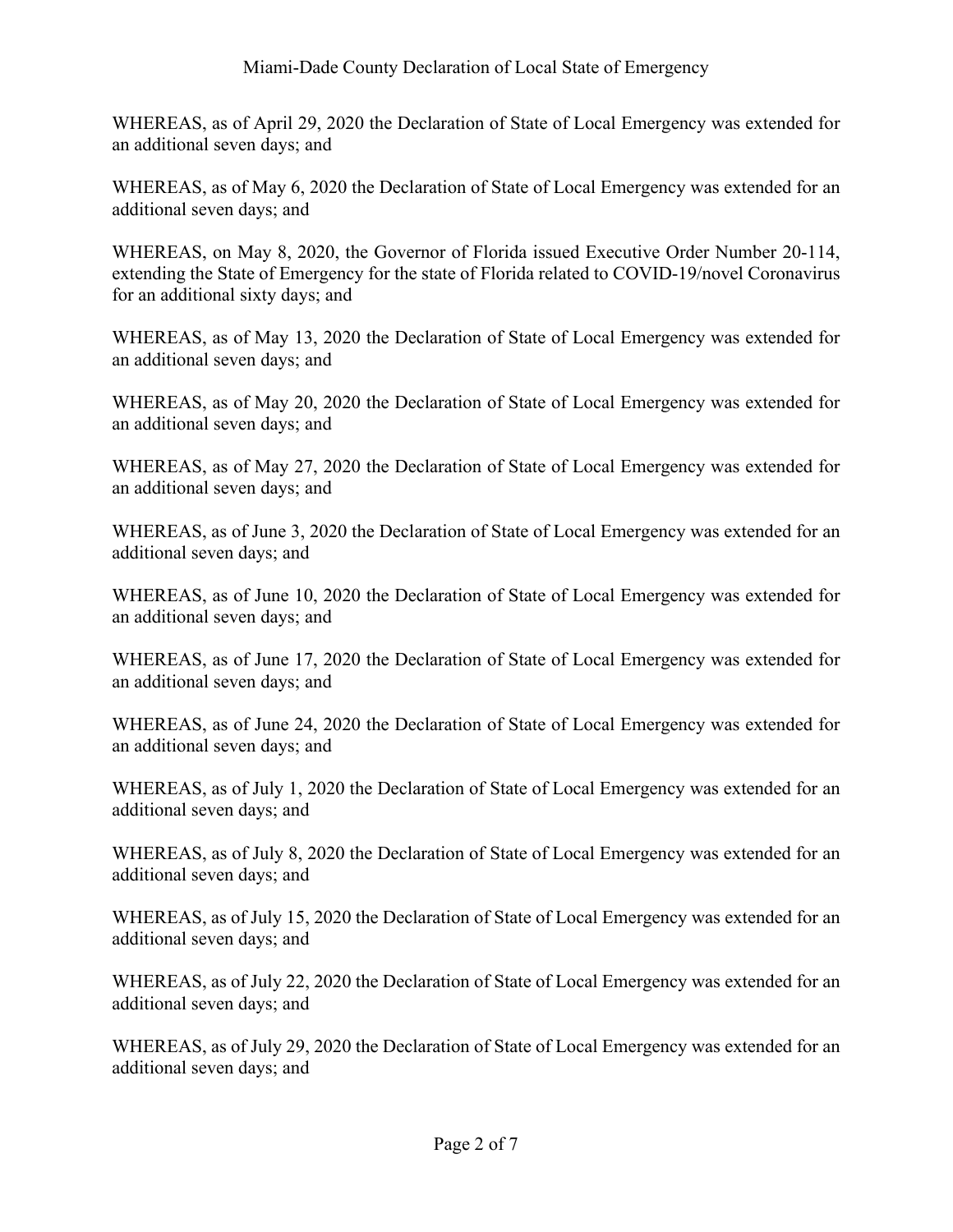WHEREAS, as of August 5, 2020 the Declaration of State of Local Emergency was extended for an additional seven days; and

WHEREAS, as of August 12, 2020 the Declaration of State of Local Emergency was extended for an additional seven days; and

WHEREAS, as of August 19, 2020 the Declaration of State of Local Emergency was extended for an additional seven days; and

WHEREAS, as of August 26, 2020 the Declaration of State of Local Emergency was extended for an additional seven days; and

WHEREAS, as of September 2, 2020 the Declaration of State of Local Emergency was extended for an additional seven days; and

WHEREAS, as of September 9, 2020 the Declaration of State of Local Emergency was extended for an additional seven days; and

WHEREAS, as of September 16, 2020 the Declaration of State of Local Emergency was extended for an additional seven days; and

WHEREAS, as of September 30, 2020 the Declaration of State of Local Emergency was extended for an additional seven days; and

WHEREAS, as of October 1, 2020 the Declaration of State of Local Emergency was extended for an additional seven days; and

WHEREAS, as of October 8, 2020 the Declaration of State of Local Emergency was extended for an additional seven days; and

WHEREAS, as of October 15, 2020 the Declaration of State of Local Emergency was extended for an additional seven days; and

WHEREAS, as of October 22, 2020 the Declaration of State of Local Emergency was extended for an additional seven days; and

WHEREAS, as of October 29, 2020 the Declaration of State of Local Emergency was extended for an additional seven days; and

WHEREAS, as of November 4, 2020 the Declaration of State of Local Emergency was extended for an additional seven days; and

WHEREAS, as of November 11, 2020 the Declaration of State of Local Emergency was extended for an additional seven days; and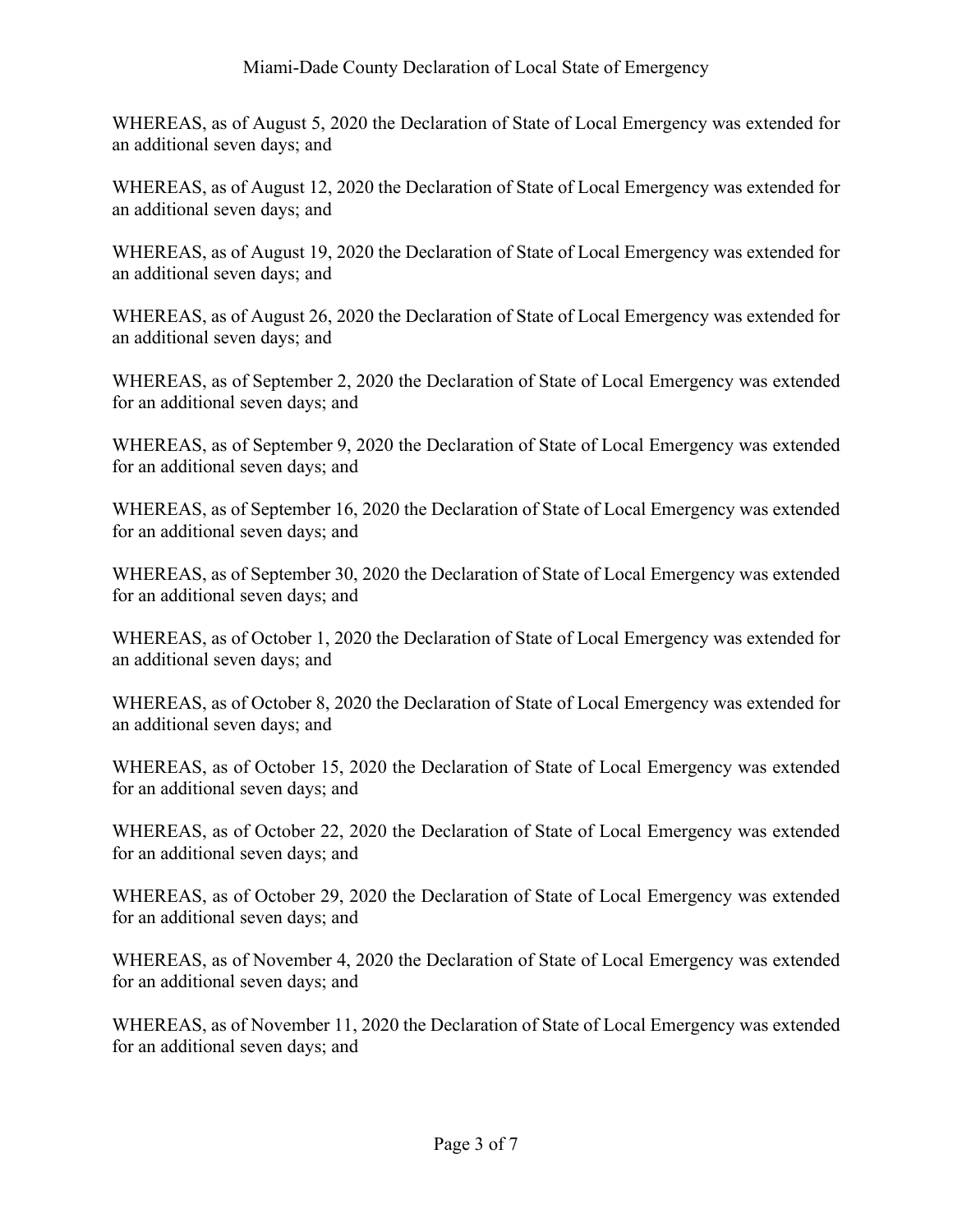WHEREAS, as of November 18, 2020 the Declaration of State of Local Emergency was extended for an additional seven days; and

WHEREAS, as of November 25, 2020 the Declaration of State of Local Emergency was extended for an additional seven days; and

WHEREAS, as of December 2, 2020 the Declaration of State of Local Emergency was extended for an additional seven days; and

WHEREAS, as of December 9, 2020 the Declaration of State of Local Emergency was extended for an additional seven days; and

WHEREAS, as of December 16, 2020 the Declaration of State of Local Emergency was extended for an additional seven days; and

WHEREAS, as of December 23, 2020 the Declaration of State of Local Emergency was extended for an additional seven days; and

WHEREAS, as of December 30, 2020 the Declaration of State of Local Emergency was extended for an additional seven days; and

WHEREAS, as of January 6, 2021 the Declaration of State of Local Emergency was extended for an additional seven days; and

WHEREAS, as of January 13, 2021 the Declaration of State of Local Emergency was extended for an additional seven days; and

WHEREAS, as of January 20, 2021 the Declaration of State of Local Emergency was extended for an additional seven days; and

WHEREAS, as of January 27, 2021 the Declaration of State of Local Emergency was extended for an additional seven days; and

WHEREAS, as of February 3, 2021 the Declaration of State of Local Emergency was extended for an additional seven days; and

WHEREAS, as of February 10, 2021 the Declaration of State of Local Emergency was extended for an additional seven days; and

WHEREAS, as of February 17, 2021 the Declaration of State of Local Emergency was extended for an additional seven days; and

WHEREAS, as of February 24, 2021 the Declaration of State of Local Emergency was extended for an additional seven days; and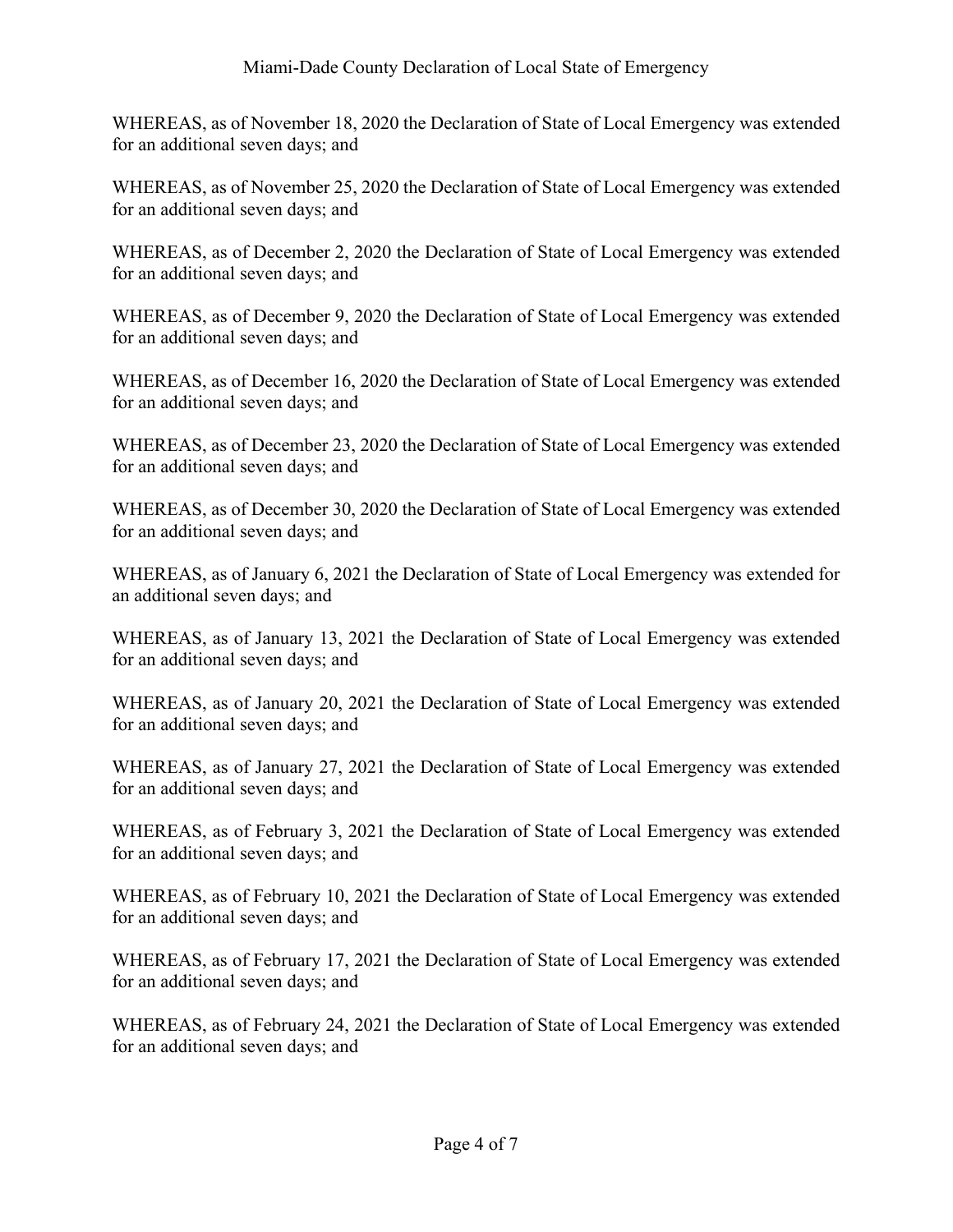WHEREAS, as of March 3, 2021 the Declaration of State of Local Emergency was extended for an additional seven days; and

WHEREAS, as of March 10, 2021 the Declaration of State of Local Emergency was extended for an additional seven days; and

WHEREAS, as of March 17, 2021 the Declaration of State of Local Emergency was extended for an additional seven days; and

WHEREAS, as of March 24, 2021 the Declaration of State of Local Emergency was extended for an additional seven days; and

WHEREAS, as of March 31, 2021 the Declaration of State of Local Emergency was extended for an additional seven days; and

WHEREAS, as of April 8, 2021 the Declaration of State of Local Emergency was extended for an additional seven days; and

WHEREAS, as of April 14, 2021 the Declaration of State of Local Emergency was extended for an additional seven days; and

WHEREAS, as of April 21, 2021 the Declaration of State of Local Emergency was extended for an additional seven days; and

WHEREAS, as of April 28, 2021 the Declaration of State of Local Emergency was extended for an additional seven days; and

WHEREAS, as of May 5, 2021 the Declaration of State of Local Emergency was extended for an additional seven days; and

WHEREAS, as of May 12, 2021 the Declaration of State of Local Emergency was extended for an additional seven days; and

WHEREAS, as of May 19, 2021 the Declaration of State of Local Emergency was extended for an additional seven days; and

WHEREAS, as of May 26, 2021 the Declaration of State of Local Emergency was extended for an additional seven days; and

WHEREAS, as of June 2, 2021 the Declaration of State of Local Emergency was extended for an additional seven days; and

WHEREAS, as of June 9, 2021 the Declaration of State of Local Emergency was extended for an additional seven days; and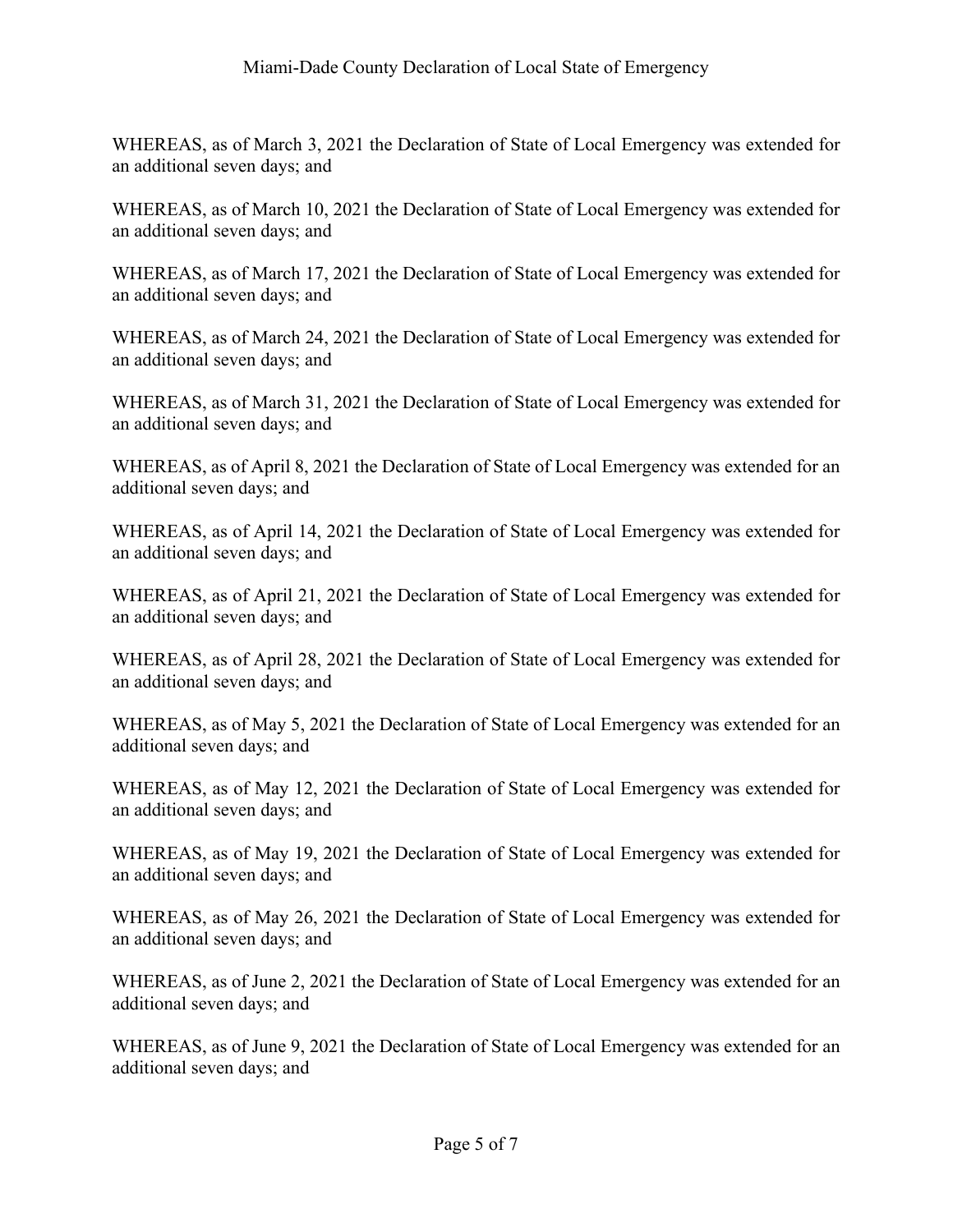WHEREAS, as of June 16, 2021 the Declaration of State of Local Emergency was extended for an additional seven days; and

WHEREAS, as of June 24, 2021 the Declaration of State of Local Emergency was extended for an additional seven days; and

WHEREAS, as of June 30, 2021 the Declaration of State of Local Emergency was extended for an additional seven days; and

WHEREAS, as of July 7, 2021 the Declaration of State of Local Emergency was extended for an additional seven days; and

WHEREAS, as of July 14, 2021 the Declaration of State of Local Emergency was extended for an additional seven days; and

WHEREAS, as of July 21, 2021 the Declaration of State of Local Emergency was extended for an additional seven days; and

WHEREAS, as of July 28, 2021 the Declaration of State of Local Emergency was extended for an additional seven days; and

WHEREAS, as of August 4, 2021 the Declaration of State of Local Emergency was extended for an additional seven days; and

WHEREAS, as of August 5, 2021 there are over 2,725,400 resident cases of COVID-19/novel Coronavirus in Florida, including over 562,100 in Miami-Dade County;

WHEREAS, pursuant to the requirements of section 8B-6 of the Code of Miami-Dade County, there is an affidavit on file with the Clerk of the Board of County Commissioners detailing the need for extending the Declaration of State of Local Emergency for longer than thirty days; and

WHEREAS, section 252.38(3)(a), Florida Statutes and Chapter 8B of the Code of Miami-Dade County authorizes the Mayor to extend the Local State of Emergency; and

THEREFORE, as County Mayor of Miami-Dade County, I hereby extend the Declaration of a State of Local Emergency for an additional period commencing on August 12, 2021, that will continue in effect for seven (7) days if not cancelled before that period of time. This Local State of Emergency includes all of Miami-Dade County. Concurrent with this Declaration, I renew all existing Miami-Dade County Emergency Orders, including the authority to take the actions set forth in those Emergency Orders, for the duration of this Declaration.